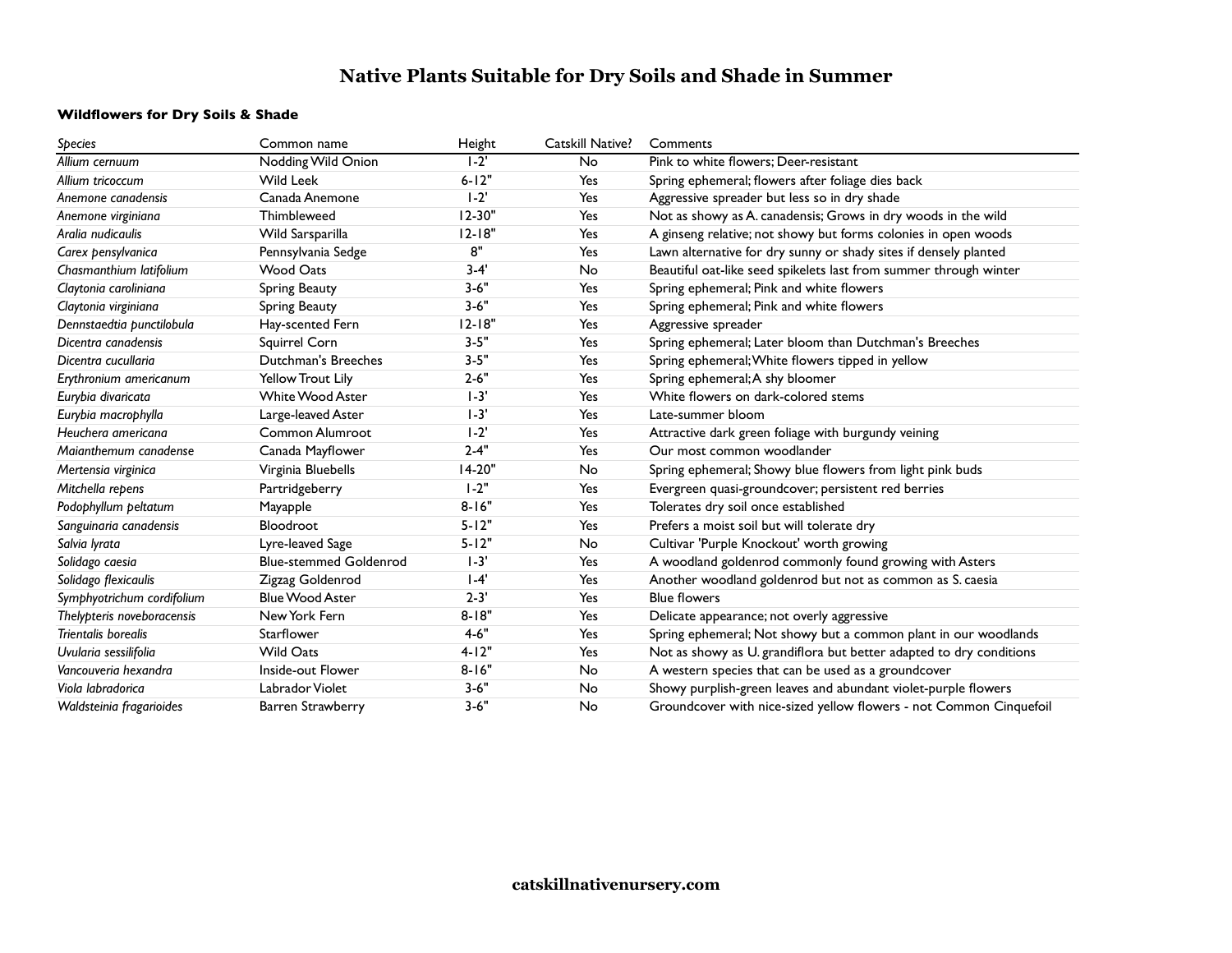## **Native Plants Suitable for Dry Soils and Shade in Summer**

### **Wildflowers for Dry Soils & Part Shade**

| Species                       | Common name               | Height     | Catskill Native? | Comments                                                                |
|-------------------------------|---------------------------|------------|------------------|-------------------------------------------------------------------------|
| Ageratina altissima           | <b>White Snakeroot</b>    | $2 - 4'$   | Yes              | Common in dry open woods; Cultivar 'Chocolate'                          |
| Amsonia tabernaemontana       | Common Bluestar           | 3'         | No               | Light blue flowers in spring; Trouble-free                              |
| Aquilegia canadensis          | <b>Wild Columbine</b>     | $10-24"$   | Yes              | A favorite of people & hummingbirds; Don't dig from roadsides           |
| Asclepias quadrifolia         | Four-leaved Milkweed      | $12 - 30"$ | Yes              | Pink or white flowers in spring                                         |
| Baptisia tinctoria            | Yellow Wild Indigo        | $2 - 3'$   | Yes              | Less showy than other Baptisias but the best for dry shade              |
| Campanula rotundifolia        | Round-leaved Bellflower   | $8 - 15"$  | Yes              | Delicate blue flowers over a long season                                |
| Cassia hebecarpa              | Wild Senna                | $3 - 6'$   | Yes              | Dramatic form; interesting yellow flowers                               |
| Dodecatheon meadia            | Eastern Shooting Star     | $8 - 14"$  | No               | Spring ephemeral; Interesting pink "shooting star" flowers              |
| Euphorbia corollata           | <b>Flowering Spurge</b>   | $2 - 3'$   | No               | Airy sprays of white flowers                                            |
| Geranium maculatum            | Wild Geranium             | $14-18"$   | Yes              | Large, lavendar flowers; goes dormant in dry conditions                 |
| Gillenia stibulata            | American Ipecac           | $2 - 3'$   | No               | More refined and delicate than its following congener                   |
| Gillenia trifoliata           | Bowman's Root             | $2 - 3'$   | No               | Airy white flowers with raspberry red bases                             |
| Helianthus decapetalus        | <b>Woodland Sunflower</b> | $2 - 4'$   | Yes              | Aggressive spreader; Soil not too dry                                   |
| <b>Helianthus divaricatus</b> | <b>Woodland Sunflower</b> | $2 - 4'$   | Yes              | Aggressive spreader; More tolerant of dry than H. decapetalus           |
| Hypoxis hirsuta               | <b>Yellow Star Grass</b>  | $3 - 6"$   | Yes              | Not a true grass; Blooms from Spring to Summer with moisture            |
| Penstemon hirsutus            | Hairy Beardtongue         | $12 - 18"$ | No               | Violet and yellow flowers; Hummingbirds; Pygmaeus a dwarf form          |
| Penstemon smallii             | Small's Beardtongue       | $1-2'$     | No               | Large pink flowers                                                      |
| Phlox pilosa                  | <b>Prairie Phlox</b>      | $1 - 2'$   | No               | Pink flowers; Gets a bit leggy in shade                                 |
| Pycnanthemum incanum          | Hoary Mountain Mint       | $3 - 4'$   | Yes              | Tiny white flowers atop silvery-white bracts; Superior nectar plant     |
| Pycnanthemum tenuifolium      | Slender Mountain Mint     | $12 - 18"$ | Yes              | Not as showy as P incanum but also a great nectar plant                 |
| Sedum ternatum                | <b>Wild Stonecrop</b>     | $4 - 8"$   | No               | Grows rapidly to form a groundcover; Prefers a moist site               |
| Sedum nevii                   | Nevy's Sedum              | $2 - 6"$   | No               | I'm trying it in dry shade for the first time - seems to be doing ok    |
| Silene stellata               | <b>Starry Campion</b>     | $1 - 2'$   | Yes              | Interesting white flowers; good for naturalizing                        |
| Solidago sphacelata           | Short-pappus Goldenrod    | $2 - 4'$   | No               | A groundcover goldenrod; Cultivar 'Golden Fleece' grows 12-18"          |
| Stokesia laevis               | <b>Stokes' Aster</b>      | $1-2$      | No               | Usually thought of as a full-sun plant - I've had success in part shade |
| Tradescantia hirsuticaulis    | Hairy Spiderwort          | $4 - 12"$  | No               | One I haven't grown yet but supposedly quite drought tolerant           |
| Tradescantia ohiensis         | Smooth Spiderwort         | $2 - 3'$   | No               | A tall species that doesn't flop                                        |
| Tradescantia virginiana       | Virginia Spiderwort       | $1-2$      | Yes              | Cut back to improve appearance and perhaps get rebloom                  |
| Viola fimbriatula             | Ovate-leaved Violet       | $3 - 6"$   | Yes              | Common in dry woods and fields around CNN; Relatively large flowers     |

#### **Vines**

| <b>Species</b>              | Common name         | Height x Width   | Catskill Native? | Comments                                    |
|-----------------------------|---------------------|------------------|------------------|---------------------------------------------|
| Lonicera dioica             | Limber Honeysuckle  | $9' \times 6'$   | Yes              |                                             |
| Lonicera sempervirens       | Trumpet Honeysuckle | $20' \times 12'$ | Yes              | Hummingbird favorite                        |
| Parthenocissus guinguefolia | Virginia Creeper    | $35' \times 35'$ | Yes              | Vigorous; Can also be used as a groundcover |
| Vitis labrusca              | Fox Grape           | $35' \times 35'$ | Yes              | Vigorous; Edible berries                    |

**catskillnativenursery.com**